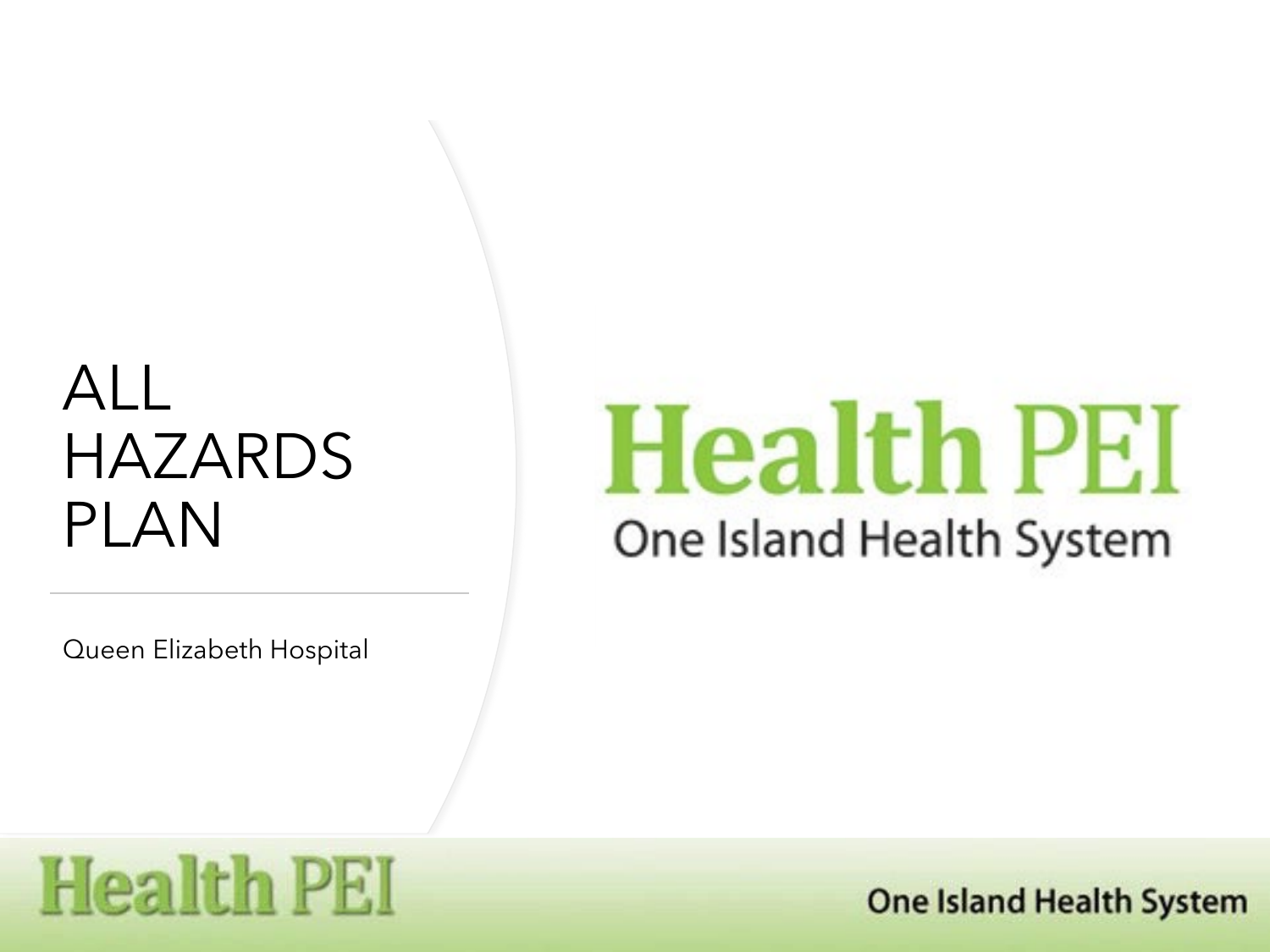

**Health PEI**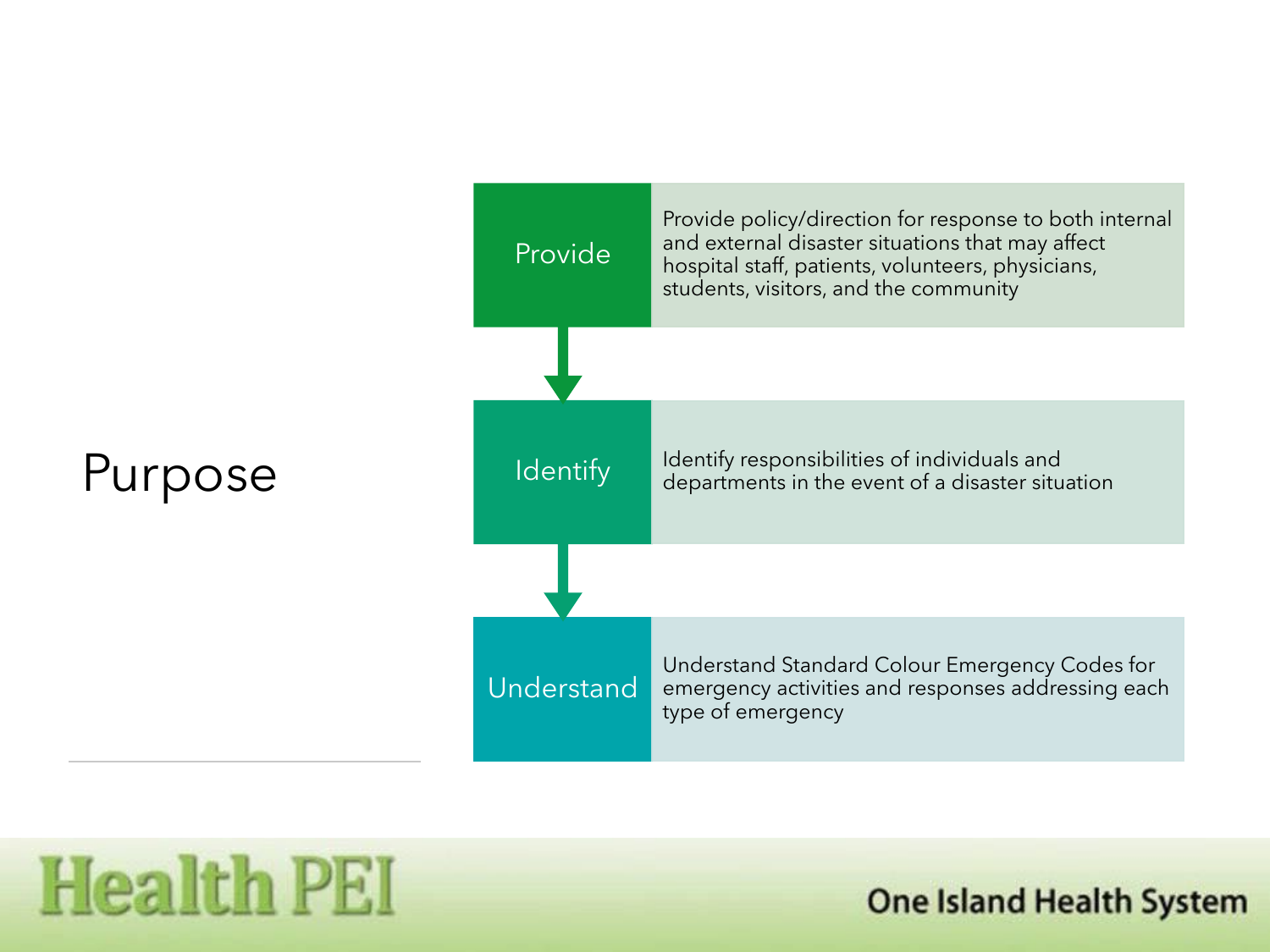| <b>Basic</b><br>principles of<br>response to an<br>internal<br>emergency | Remove                    | Remove people from danger as quickly as<br>possible                  |
|--------------------------------------------------------------------------|---------------------------|----------------------------------------------------------------------|
|                                                                          | Prevent                   | Prevent other people from inadvertently<br>coming into a danger area |
|                                                                          | Minimiz  <br>$\mathbf{e}$ | Minimize the damage to the physical<br>structure of the hospital     |
|                                                                          |                           | Maintain Maintain role and re-establish services                     |

**Health PEI**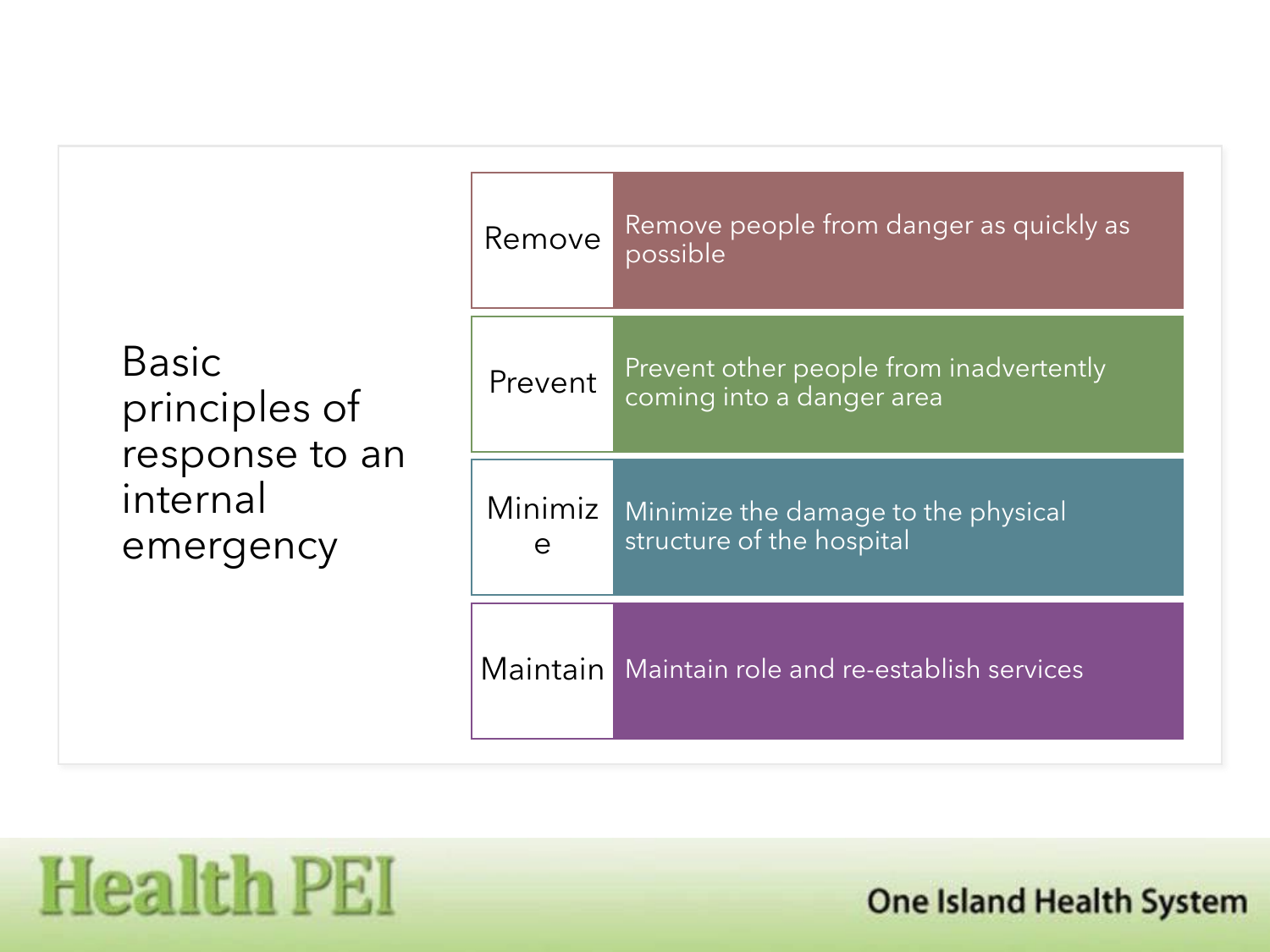### Incident Command System (ICS)

- The QEH All Hazards Plan addresses all types of emergencies and incorporates **ICS methodology** 
	- Used to manage an emergency incident and designed to enable effective and efficient incident management
	- Integrates a combination of equipment, personnel, procedures, and communications processes
	- Has flexibility to grow or shrink to meet differing needs



## **Health PEI**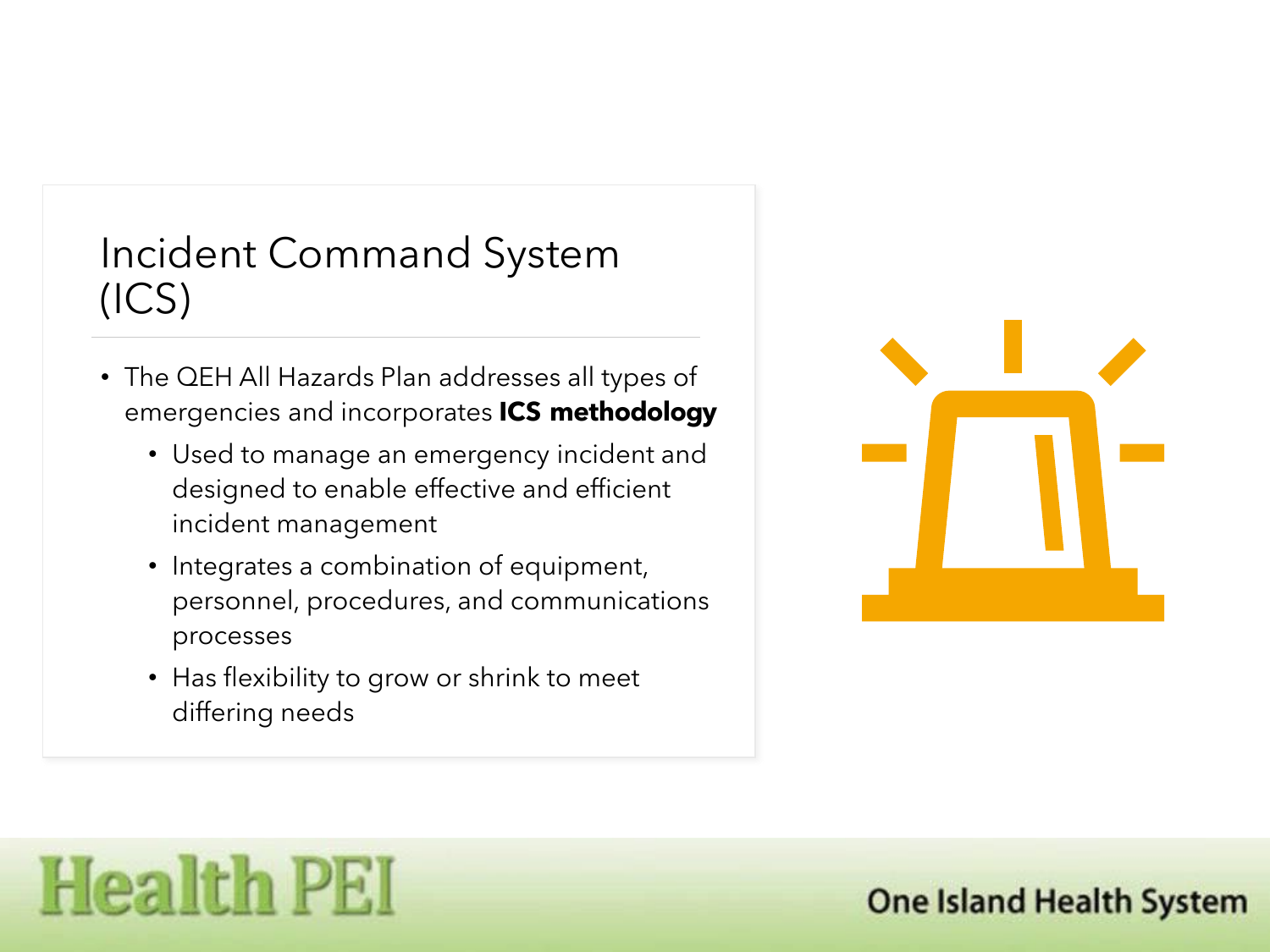

#### **QUEEN ELIZABETH HOSPITAL - ALL HAZARDS MANAGEMENT PLAN**

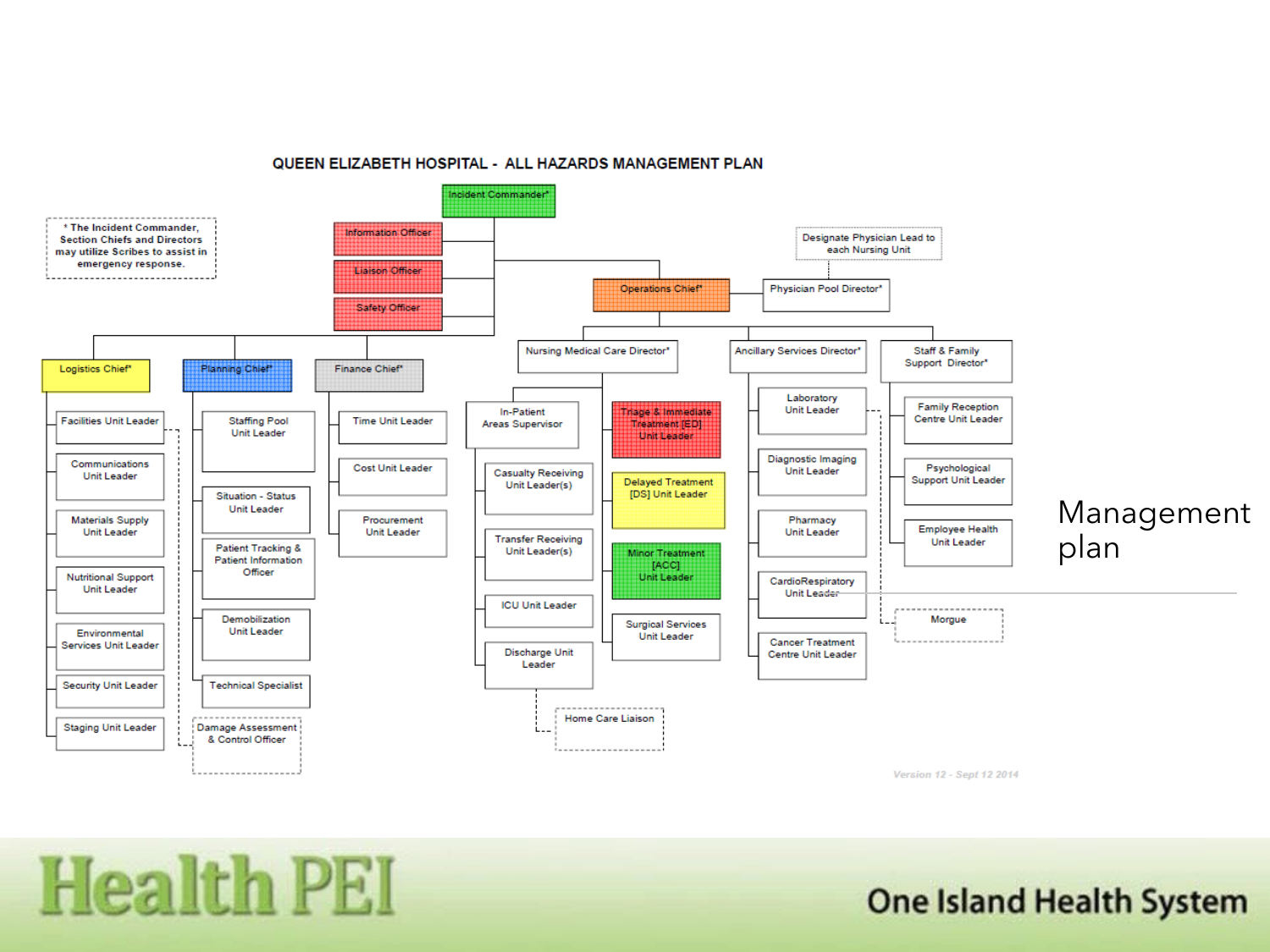### Activating an Emergency Code



Calls to 2999 are prioritized and answered first to avoid delays



Identify **type of code** and **exact location of code response**

Telecommunications staff will:

- $\checkmark$  Ask for name, position, and phone number of the caller
- $\checkmark$  Record the time of call & circumstances of events
- $\checkmark$  Announce appropriate overhead page to activate the staff response specific to that code

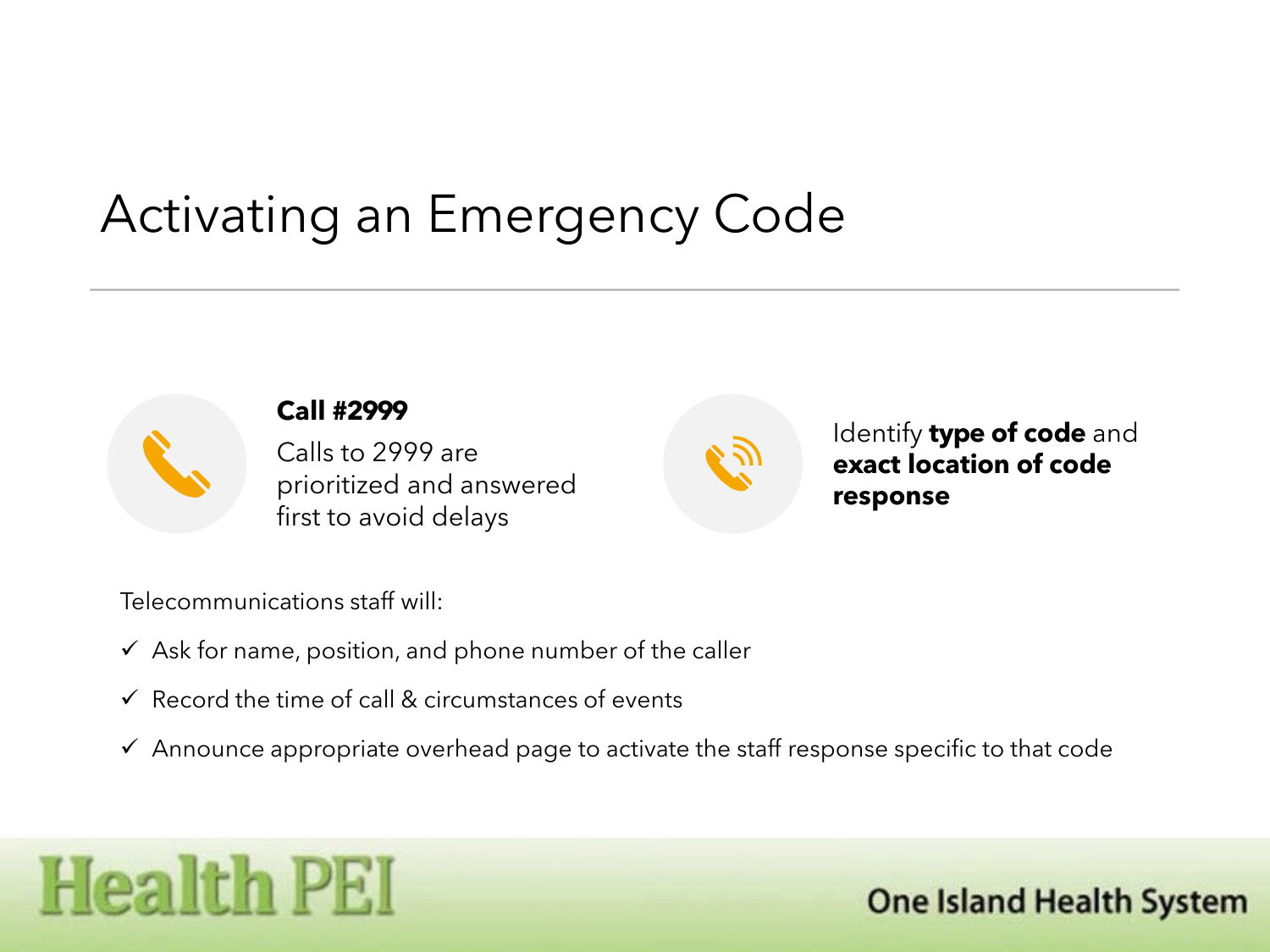

**Health PEI** 

### Notification and Reporting for Duty

- A recall of hospital staff will be based on the level or type of emergency response
- Various methods may be used to contact staff to report for duty, including traditional telephone fan out lists, mass notification alerts via SMS text messaging, or by email
- Staff will report to duty based on the criteria outlined in your Departmental Disaster Plans
- Generally, staff report to their department, and may be re-deployed to the Staffing Pool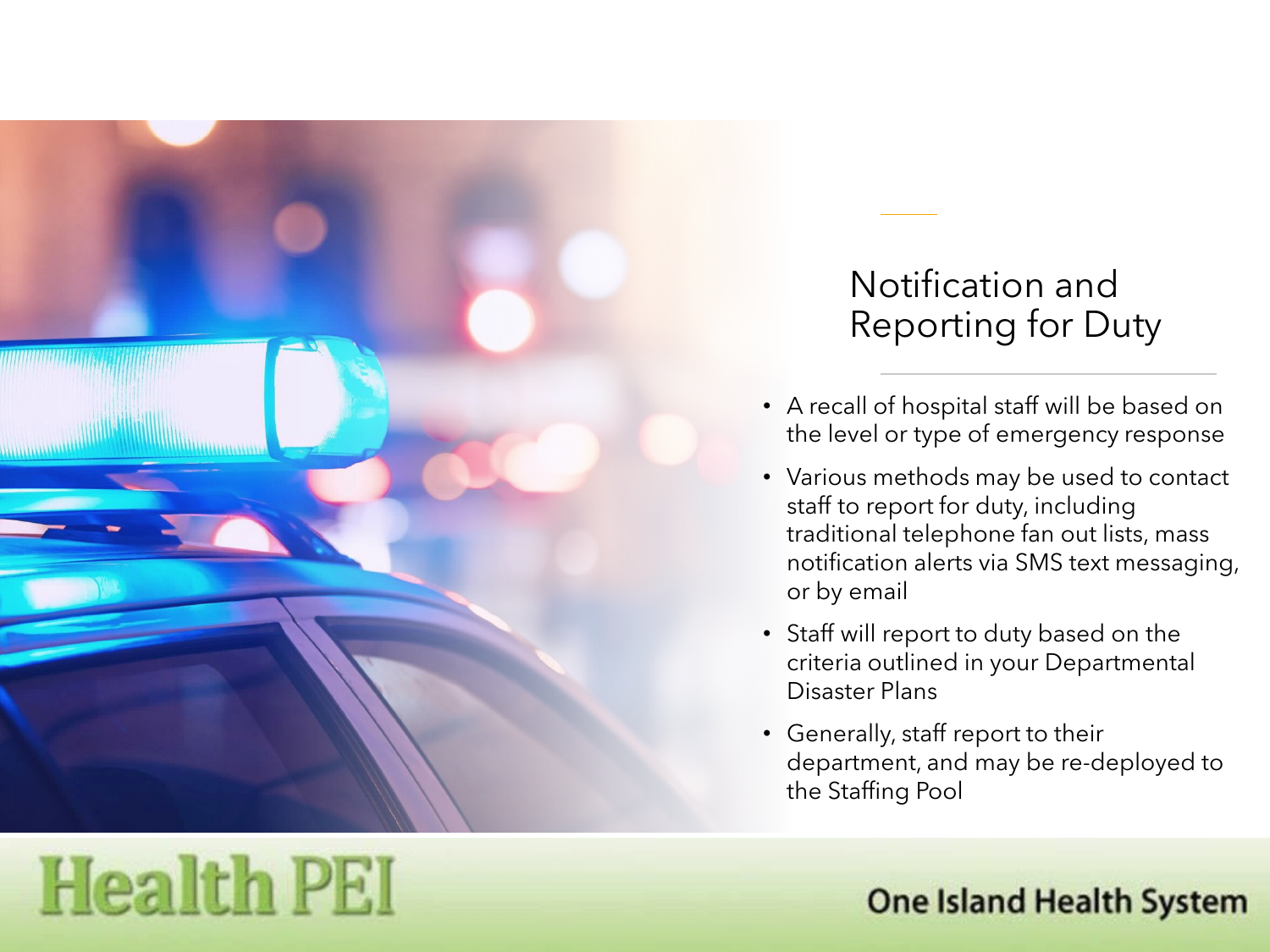## Designated areas

**Health PEI** 

| <b>AREA</b>                                                  | <b>Location</b>                                                                             |
|--------------------------------------------------------------|---------------------------------------------------------------------------------------------|
| <b>QEH Incident Command Centre</b><br>(ICC)                  | Primary: QEH Admin Boardroom<br>Secondary: ED Classroom                                     |
| Staff & Family Support                                       | Physical Medicine                                                                           |
| 1) Evacuation Holding Area<br>2) Discharge Area (In-Patient) | 1) Same Day Treatment Area<br>2) Cafeteria                                                  |
| Physicians' Pool                                             | Doctor's Lounge                                                                             |
| Staffing Pool                                                | Classroom A&B                                                                               |
| Media Liaison Area                                           | Lobby Classroom                                                                             |
| Triage & Immediate Treatment<br>Area (RED)                   | <b>Emergency Department</b>                                                                 |
| Delayed Treatment Area<br>(YELLOW)                           | 1) Remain in Emergency Department<br>2) Activate Same Day Surgery Delayed Treatment<br>Plan |
| Minor Treatment Area (GREEN)                                 | ACC Level 2 - Prep and Recovery                                                             |
| Staging Equipment                                            | <b>ACC Level 1 - Conference Room</b>                                                        |

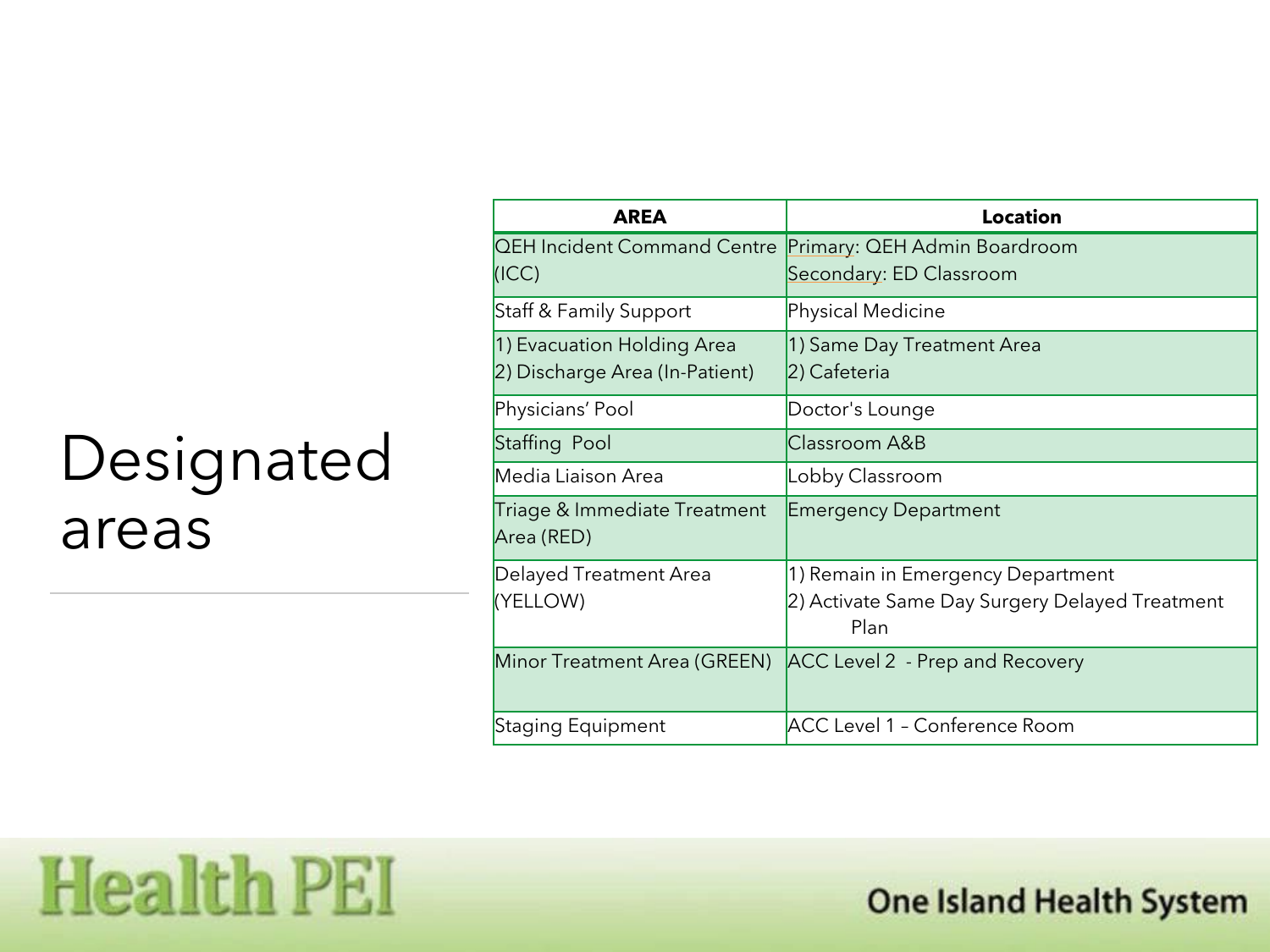### Telecommunications is responsible for many activities related to emergency response:

- $\checkmark$  Physically houses systems for various alarm notifications (ex. Code blue, door alarms)
- $\checkmark$  Call-in centre for activating codes over the telephone
- $\checkmark$  Provide overhead messaging to help the building manage during code activation
- $\checkmark$  Facilitates Security with two-way communication devices



### During a code activation, unless absolutely necessary, staff are asked to:

- $\checkmark$  Refrain from calling the department to perform tasks that you can manage with other tools (ex. Using GroupWise to find the exact number of the person you are looking for
- $\checkmark$  Wait until the code is cleared before using Telecommunications to direct your unit/department regular needs

### **TELECOMMUNICATIONS DURING AN EMERGENCY CODE**

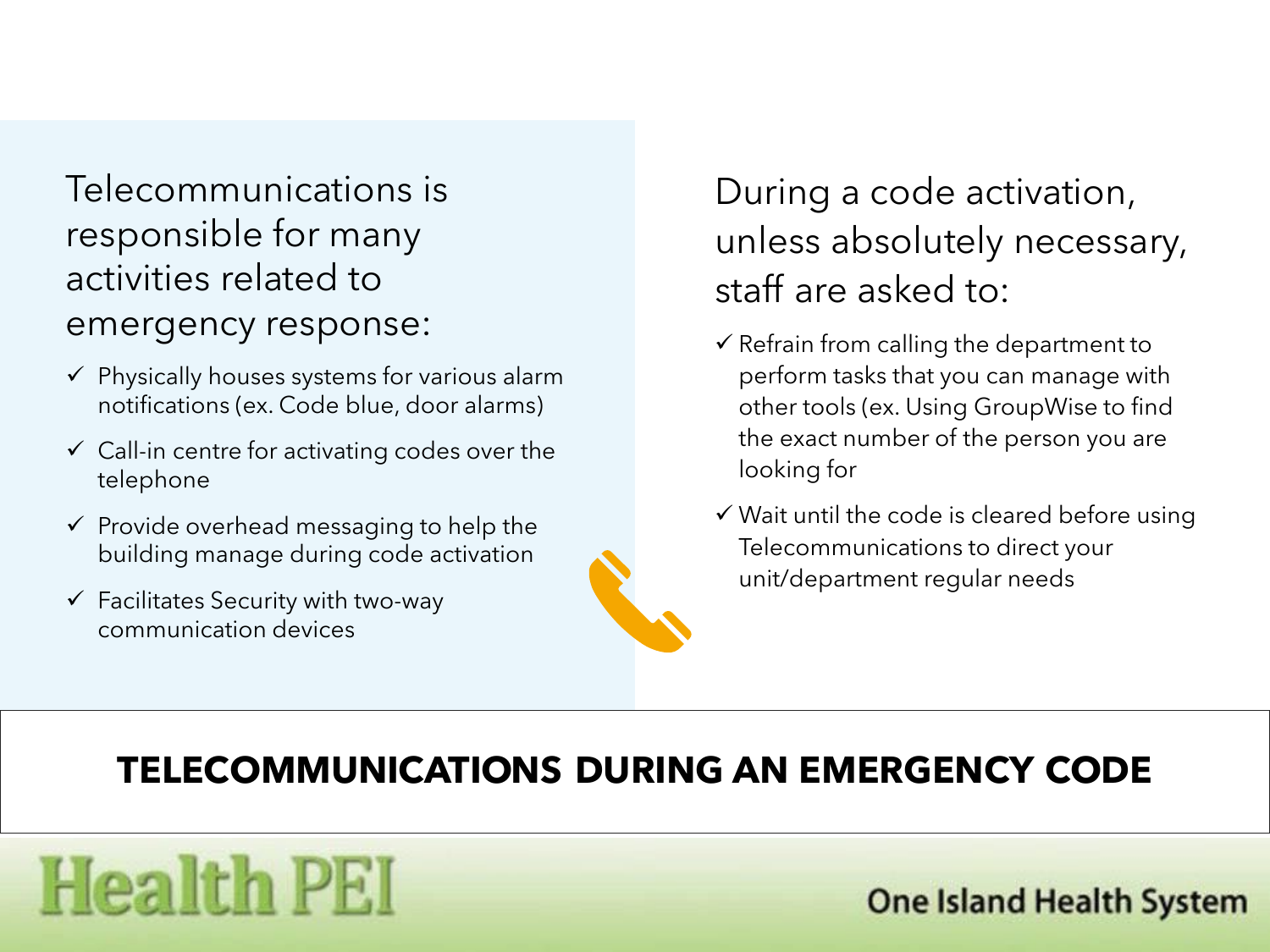

## QEH Departmental Plans

- Each area has a specific departmental plan that provides more detailed information for staff that work in that area
- Be familiar with both the broad plan and plans specific to your department
- Maps for the hospital should be posted in each area to assist with wayfinding
- In your own areas, know the following:
	- Locations of pull stations for fires and medical gases
	- Safe places to hide
	- Evacuation routes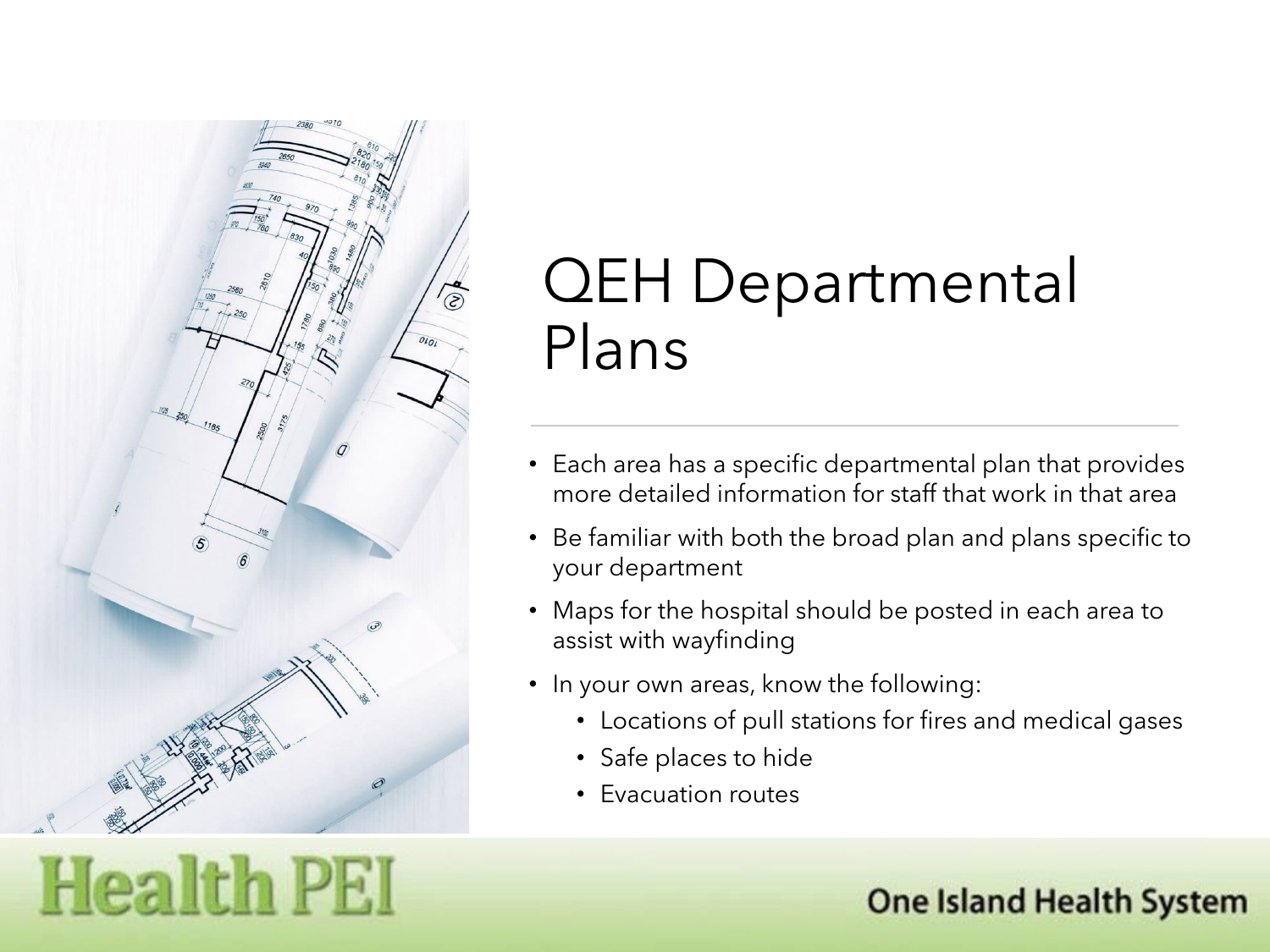### **Communicating** during an event

**Health PEI** 

Clear communication and direction is vital during an emergency response

- Direct manager, supervisor, clinical educator/leader
- Overhead page
- Telephone fan-out lists & SMS text
- Email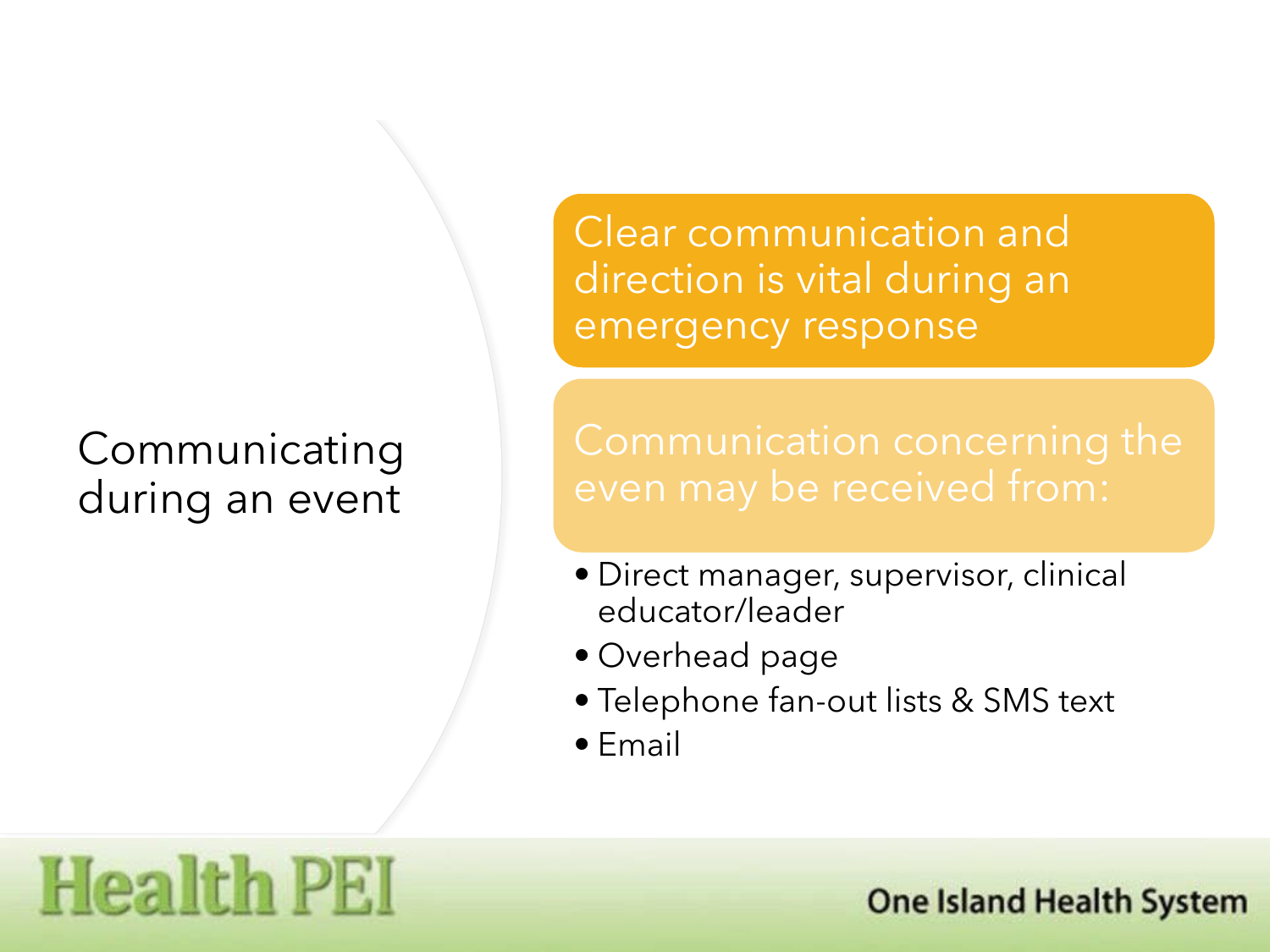## Overview of emergency codes

**Health PEI** 

| <b>CODE PURPLE</b> | <b>MEDICAL EMERGENCY</b>                     |
|--------------------|----------------------------------------------|
| <b>CODE RED</b>    | <b>FIRE</b>                                  |
| <b>CODE GREEN</b>  | <b>EVACUATION</b>                            |
| <b>CODE BLUE</b>   | <b>CARDIAC ARREST (CPR)</b>                  |
| <b>CODE YELLOW</b> | <b>MISSING PATIENT</b>                       |
| <b>CODE AMBER</b>  | MISSING INFANT / CHILD or POSSIBLE ABDUCTION |
| <b>CODE PINK</b>   | <b>COMPLICATED DELIVERY</b>                  |
| <b>CODE BLACK</b>  | <b>BOMB THREAT</b>                           |
| <b>CODE WHITE</b>  | <b>VIOLENT BEHAVIOUR</b>                     |
| <b>CODE SILVER</b> | <b>LOCKDOWN / ACTIVE SHOOTER</b>             |
| <b>CODE BROWN</b>  | <b>HAZARDOUS SPILL</b>                       |
| <b>CODE GREY</b>   | <b>SYSTEM FAILURE / SHELTER IN PLACE</b>     |
| <b>CODE ORANGE</b> | <b>EXTERNAL DISASTER / MASS CASUALTIES</b>   |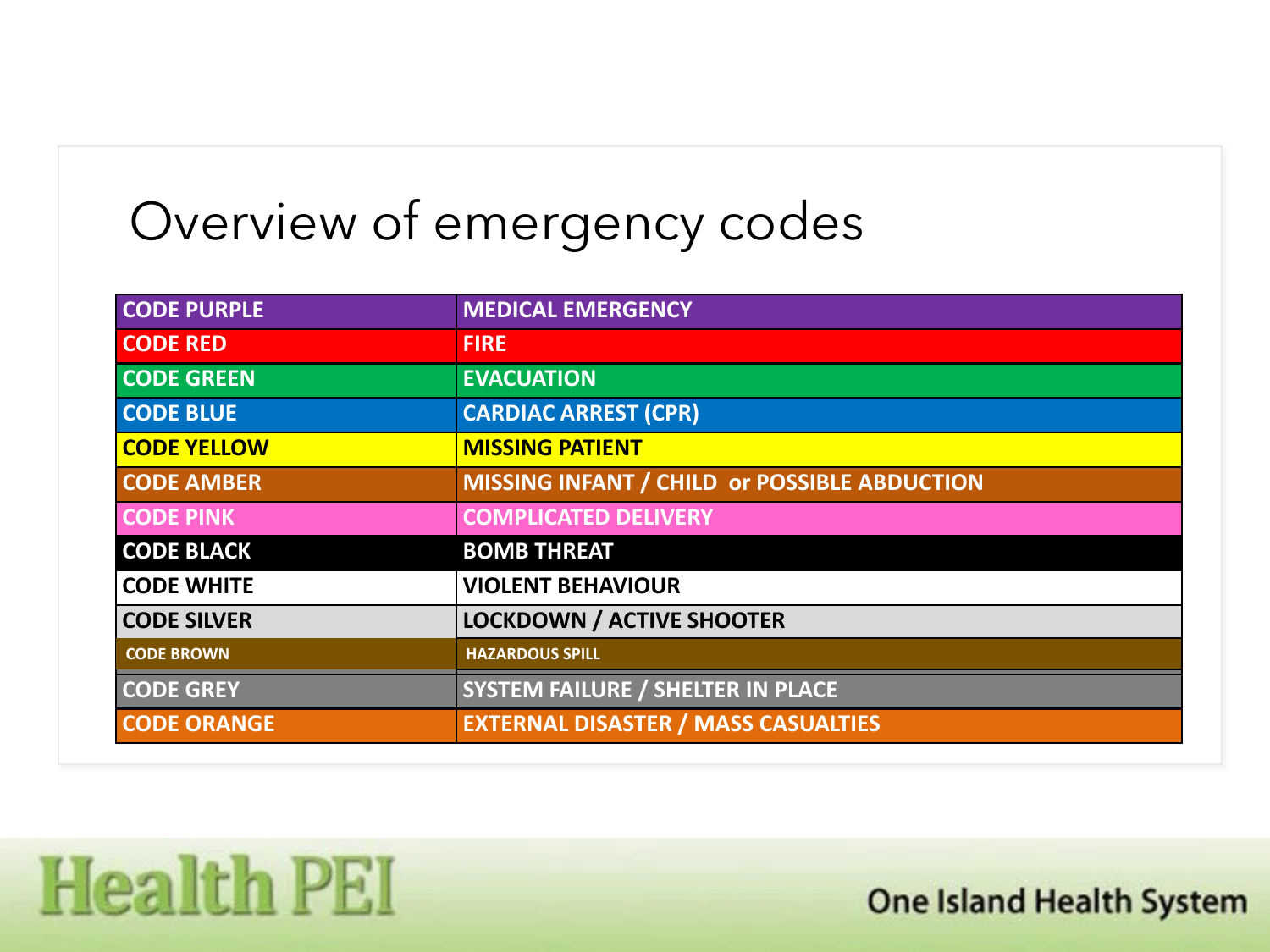### **Code Purple – Medical Emergency**

- Applies only to **non-patient care areas** (ex. Corridors, entrances, front lobby, cafeteria, etc.)
- NOT intended for patient care areas such as nursing units, Ambulatory Care, PEI Cancer Treatment Centre, Physical Medicine, Diagnostic Imaging, etc.

**Health PEI** 

- If you discover a person who has sustained an injury or is having a medical incident in a nonpatient care area **inside** the hospital, notify Telecommunications (#2999) – say Code Purple and give location
- For emergencies in the parking lots/roadways (more than 15 feet from the entrances)
	- Call 902-894-2999 and give location
	- Ask someone to go into the building and notify Telecommunications
- Due to safety reasons for staff, the Code Purple Team will determine the level of response required outside the hospital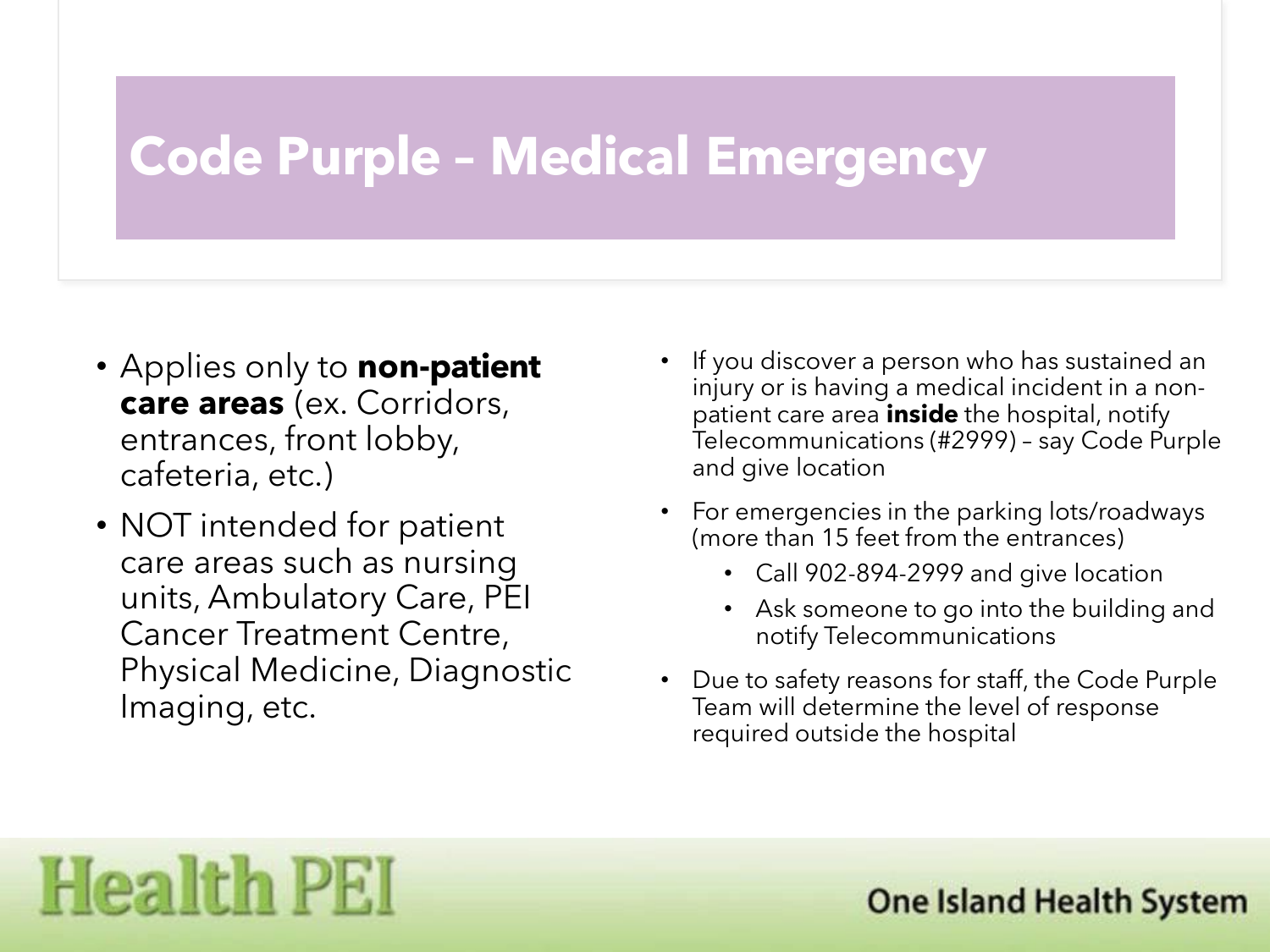

Code Red - Fire

**Health PEI** 

- **STEPS FOR STAFF DISCOVERING SMOKE AND/OR FIRE**
- **DO NOT SHOUT FIRE!** The Queen Elizabeth Hospital code for fire is **CODE RED**.
- The staff member(s) who discovers a fire or potential fire situation within the building should immediately utilize the **R.A.C.E.** procedure:
	- **RESCUE:** Rescue everyone in immediate danger and move them to a safe location away from the fire.
	- **ALARM**: Activate the hospital's fire alarm system by going to the nearest Red Fire Alarm box and pull the handle down. Notify Telecommunications by dialing 2999 and say "Code Red" and give the exact location of the fire.
	- **CONFINE:** Make every attempt to confine the fire to its room of origin by closing all doors around the fire area.
	- **EXTINGUISH**: Attempt to extinguish the fire ONLY if the above steps have been taken and the size of the fire has not exceeded the capacity of a fire extinguisher. Use fire extinguisher until relieved by the Code Red Response Team (CRRT) or the Fire Department.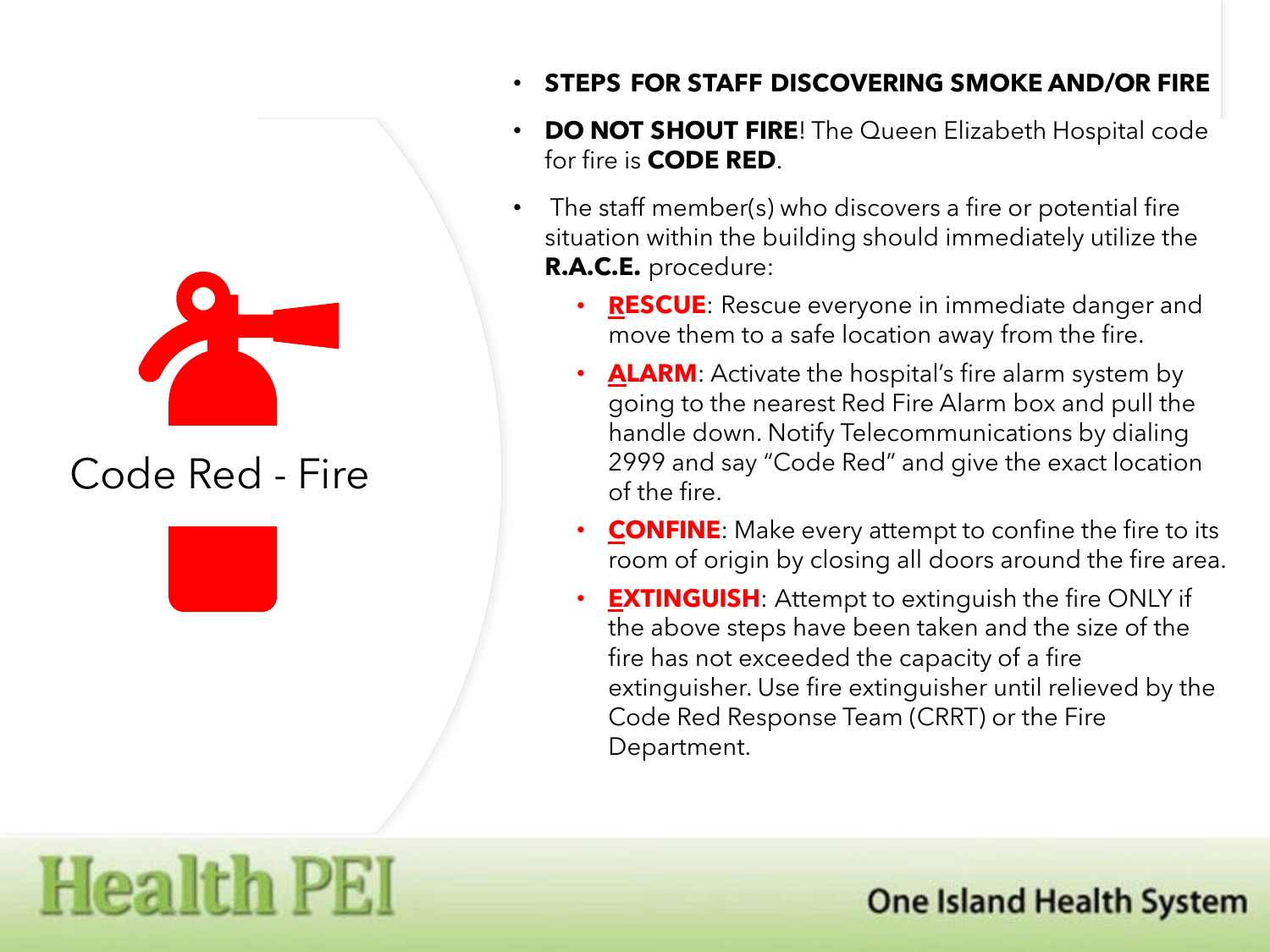### **Code Green - Evacuation**

- Evacuation involves the movement of patients, staff, and other personnel within/from the hospital in a rapid and safe manner
- Type of evacuation (partial vs full) will be determined depending on the required response

• Before making the decision to evacuate, the following should be assessed:

> Seriousness of the threat to human safety

Proximity of hazards which may be relevant to the situation

The nature and type of patient(s) in the area

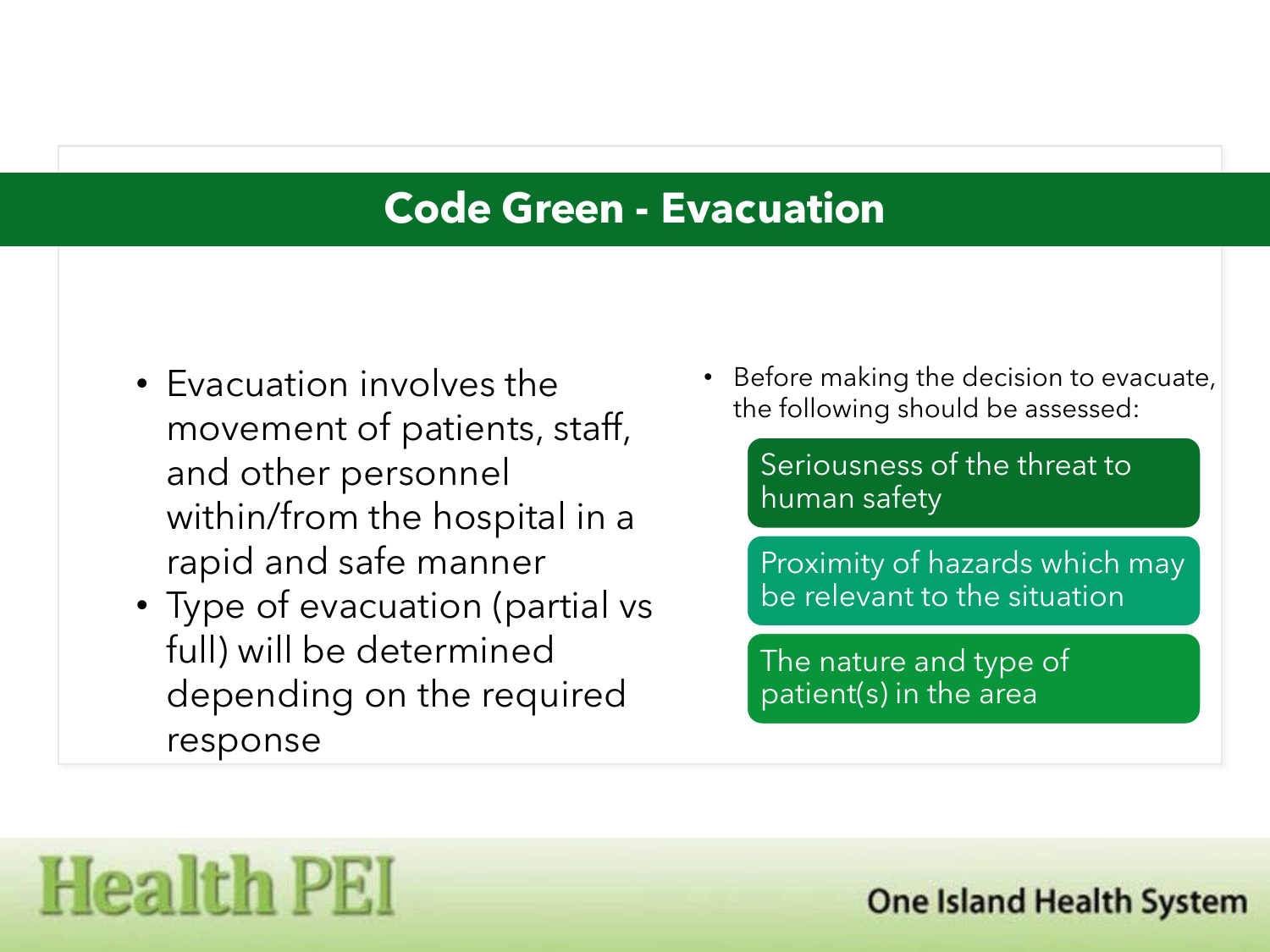## **Code Blue – Cardiac Arrest**

- Used to indicate a patient requiring resuscitation or otherwise in need of immediate medical attention, most often as the result of a respiratory or cardiac arrest
- The page alerts the resuscitation team on where to respond in the hospital

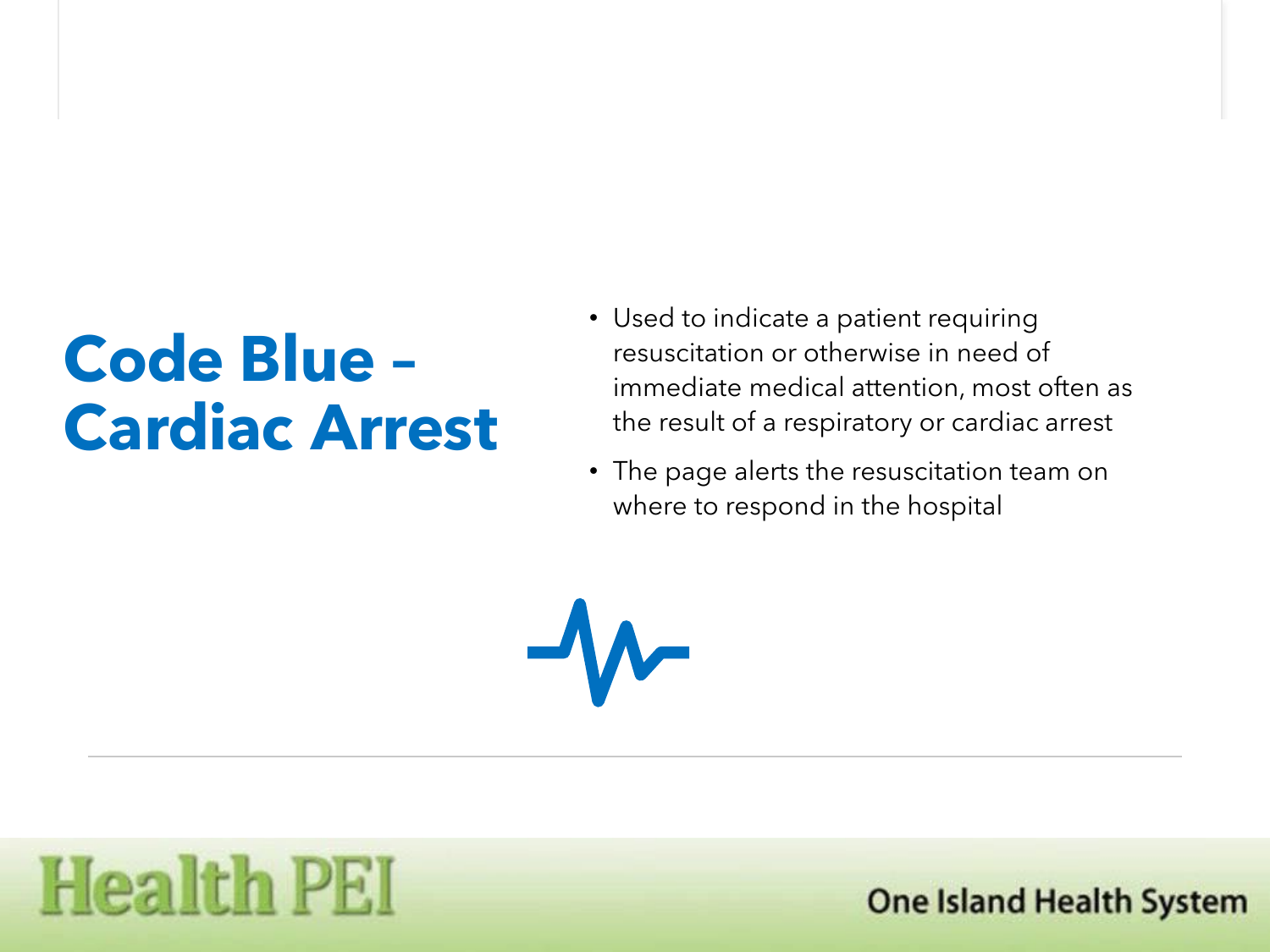### Code Yellow – Missing or Wandering Patient

- Initiates a systematic, escalating search to locate a patient/client who is missing and is considered to be at risk/present a risk to themselves or others
- Departments may follow patient/client population-specific search guidelines to ensure the missing person is not present in the unit
- The code may include immediate search procedures, utilization of Security, notification of family/next of kin, and contact conditions for local Police services

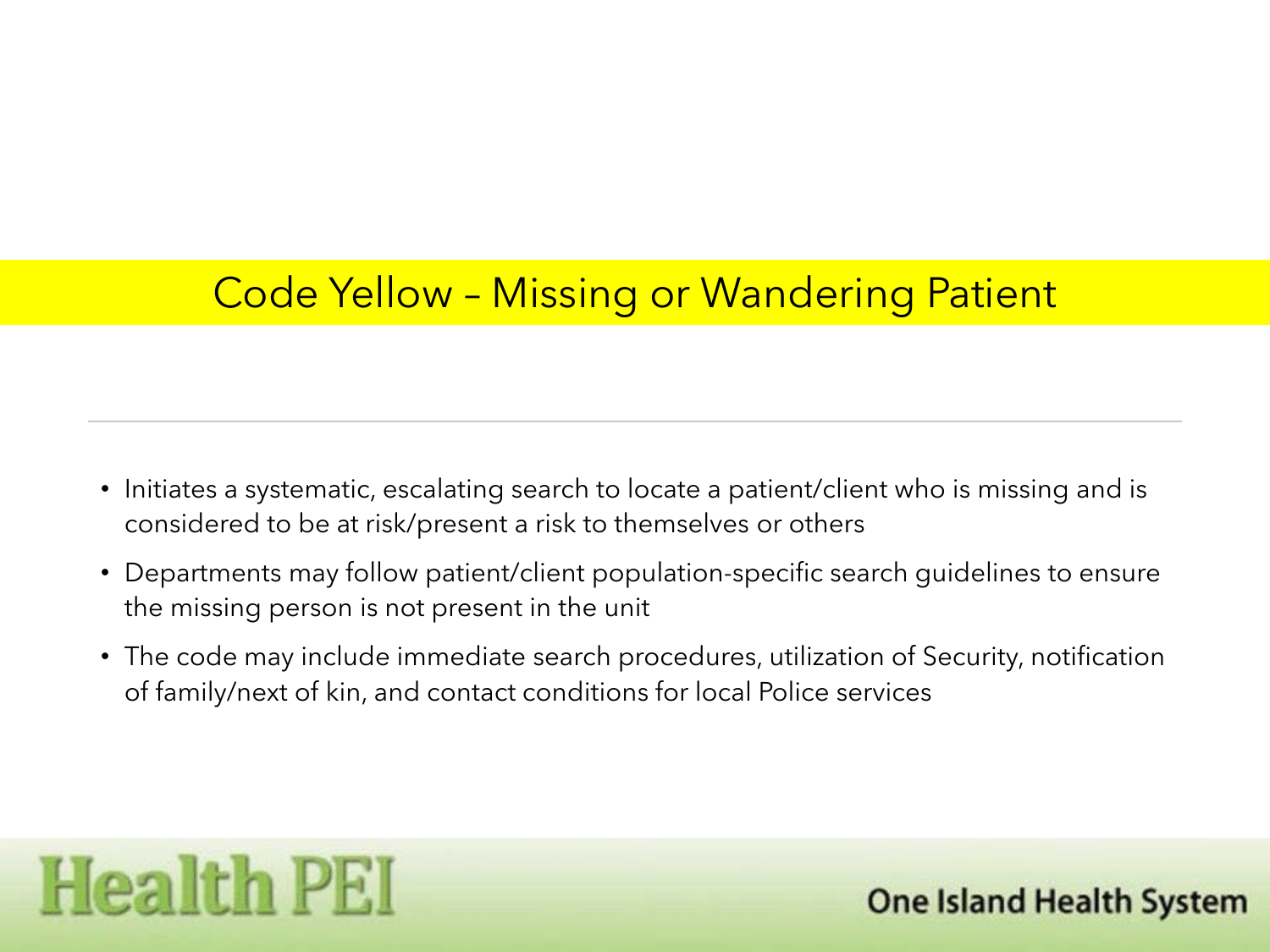### Code Amber – Missing Infant/Child or Possible Abduction

Initiated when an infant or child (up to 16 years) is identified to be missing after an initial sweep of the unit/department

The hospital will go into automatic lockdown with controlled access into/out of the hospital until the child is located or the code is given an "All Clear" by the Incident Commander

All efforts are to be made to protect the potential crime scene, including the removal of all people (including other patients) from the room

## **Health PEI**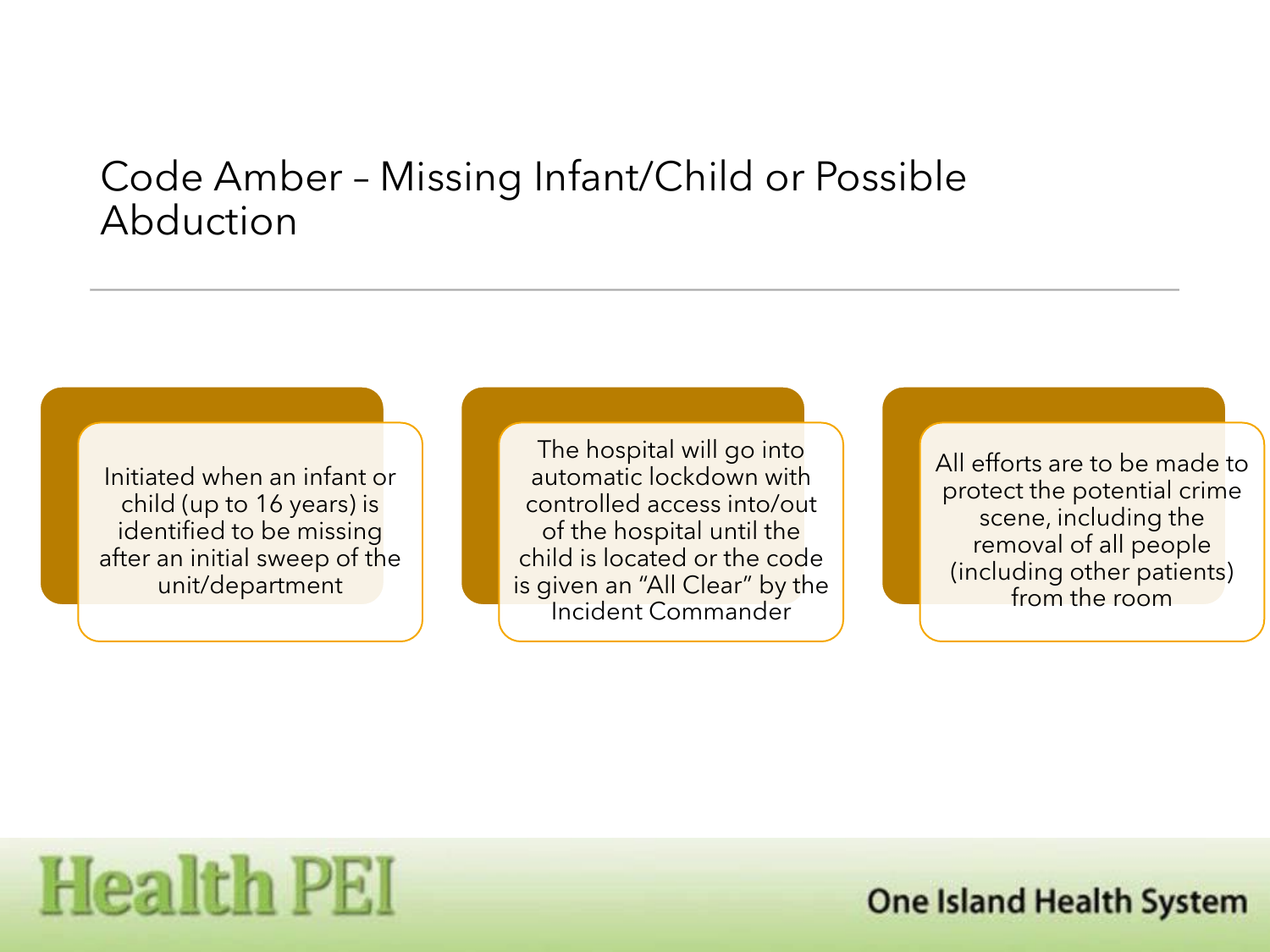## **Code Pink – Complicated Delivery**

- To obtain assistance in the event of an unanticipated/rapid or complicated delivery outside of Labour & Delivery
- Activated when the person in need of assistance calls #2999 and requests a Code Pink, giving a specific location



## **Health PEI**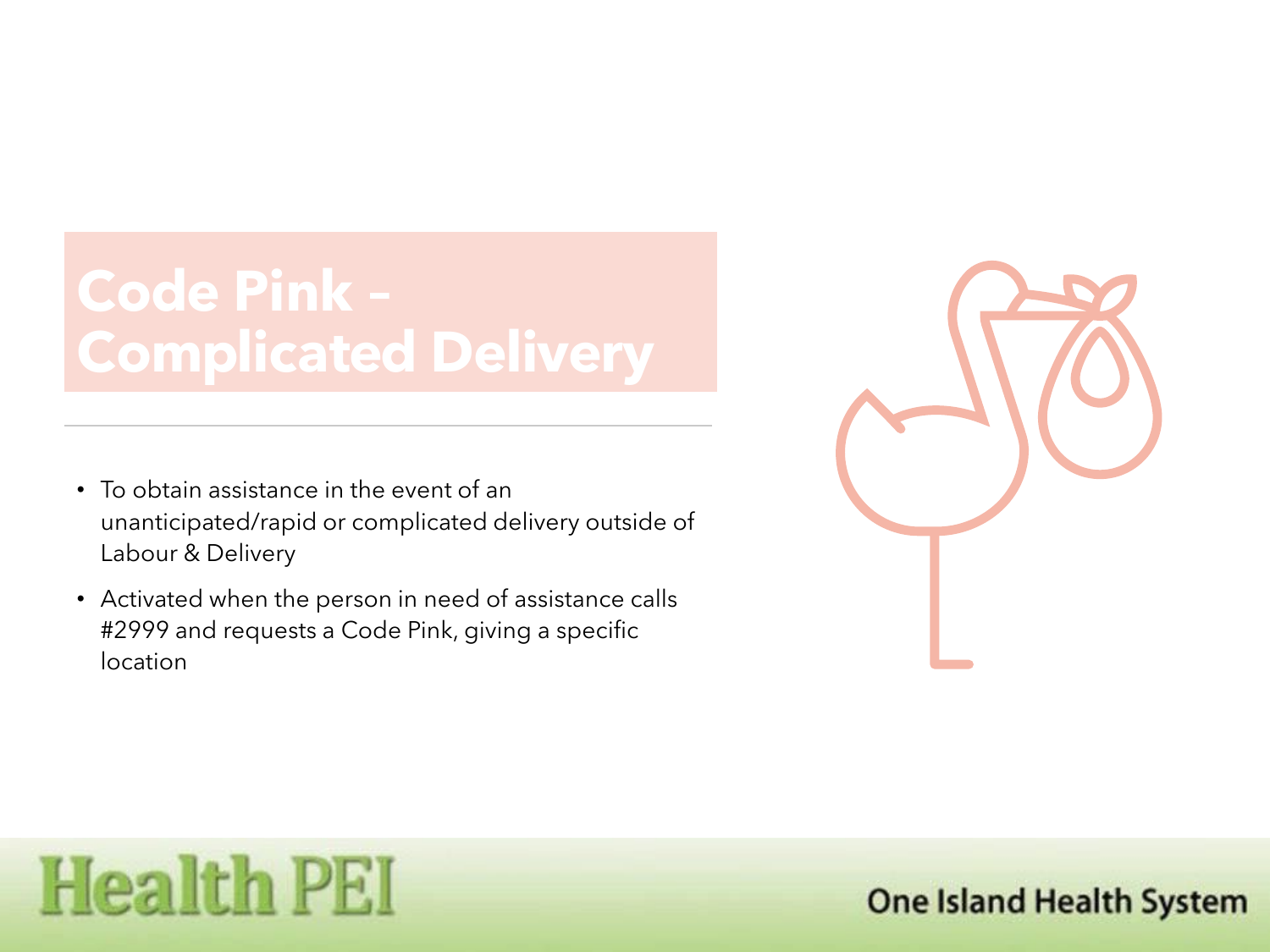### Code Black – Bomb Threat



- Code Black is the only code **not announced** via overhead page
- Includes telephone threat, written threat, and suspicious object
- Review the Bomb Threat Checklist and Suspicious Package help guide in the QEH All Hazards Plan
- May activate Code Green if evacuation

## **Health PEI**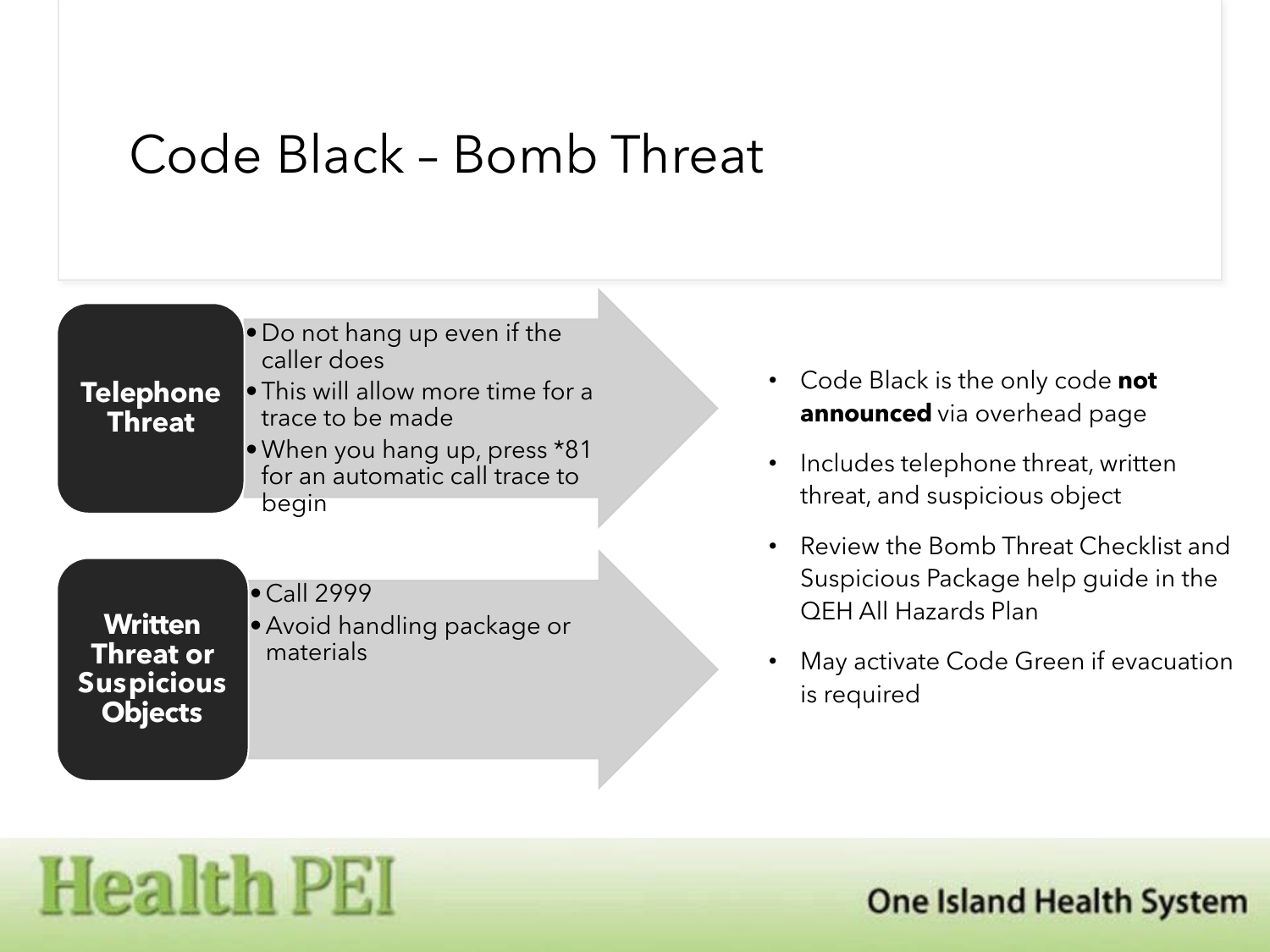## Code White – Violent Behaviour

**Health PEI** 

- Initiated to regain control of a potentially harmful situation, prevent damage to hospital property, and ensure the welfare, safety and security for all using the facility
- In an attempt to prevent and manage aggressive behaviours:
	- Members of the team may initiate a planned intervention when the potential for aggressive behaviour exists, or team members anticipate an individual may become aggressive
	- All de-escalation techniques will be exhausted before the use of physical intervention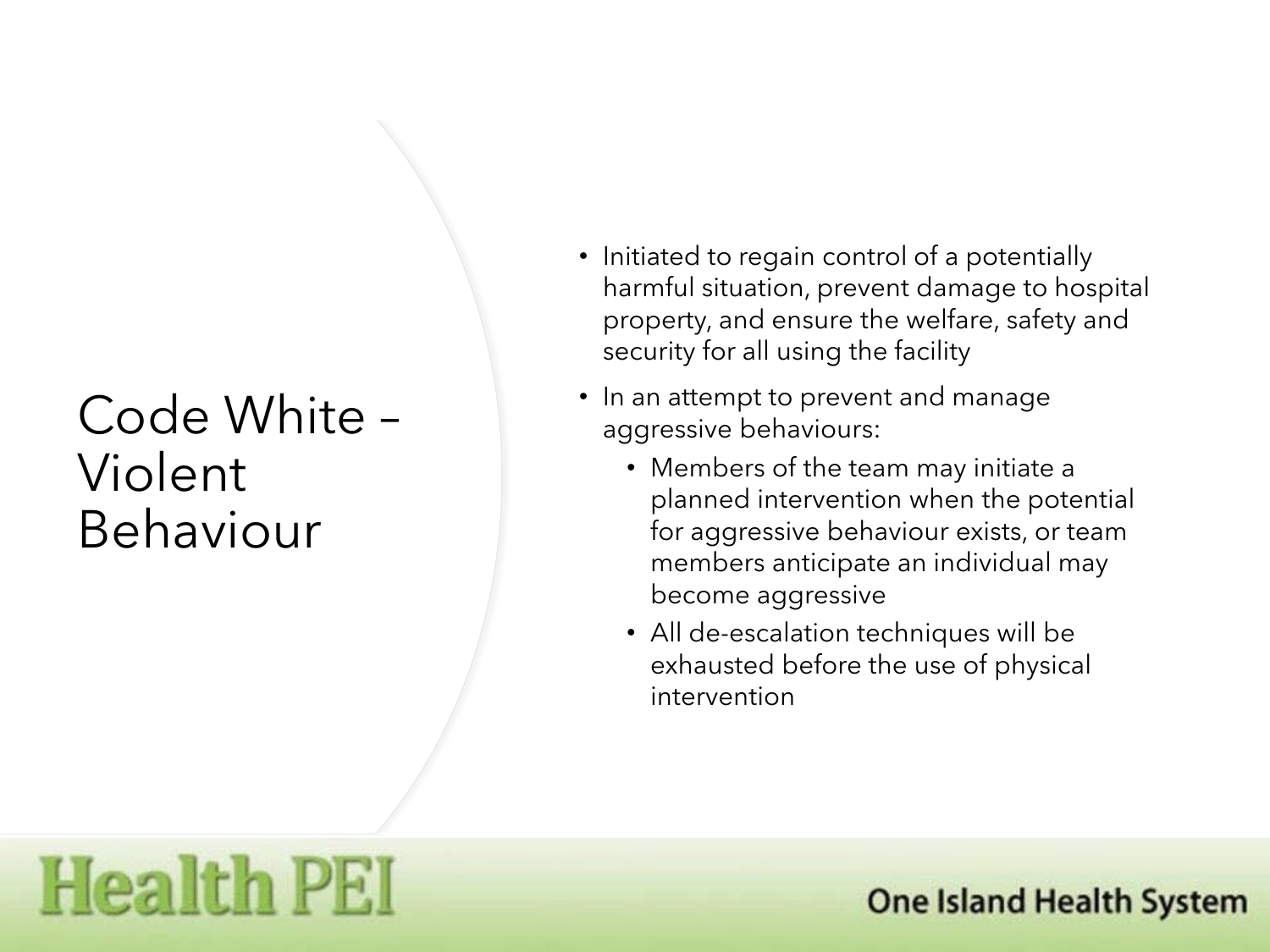### **Code Silver – Lockdown/Active Shooter**

- For Code Silver used to **lockdown** the facility (to manage external threats or for possible infant/child abduction), security will be responsible for managing the flow of foot traffic at entry/exit points of the hospital
- Listen for special messaging concerning Code Silver being used to notify of an **active shooter** in the hospital, or other situations with a weapon that cannot be managed with Code White
- Review the Code Silver plans and help guides in the All Hazards
- Know the Run/Hide/Fight response
- To activate Code Silver Active Shooter, call 2999 (if it is safe to do so) and specify:
	- Number of shooter(s)
	- Physical description of shooter(s)
	- Type of weapon held by the shooter(s)
	- Number of potential victims

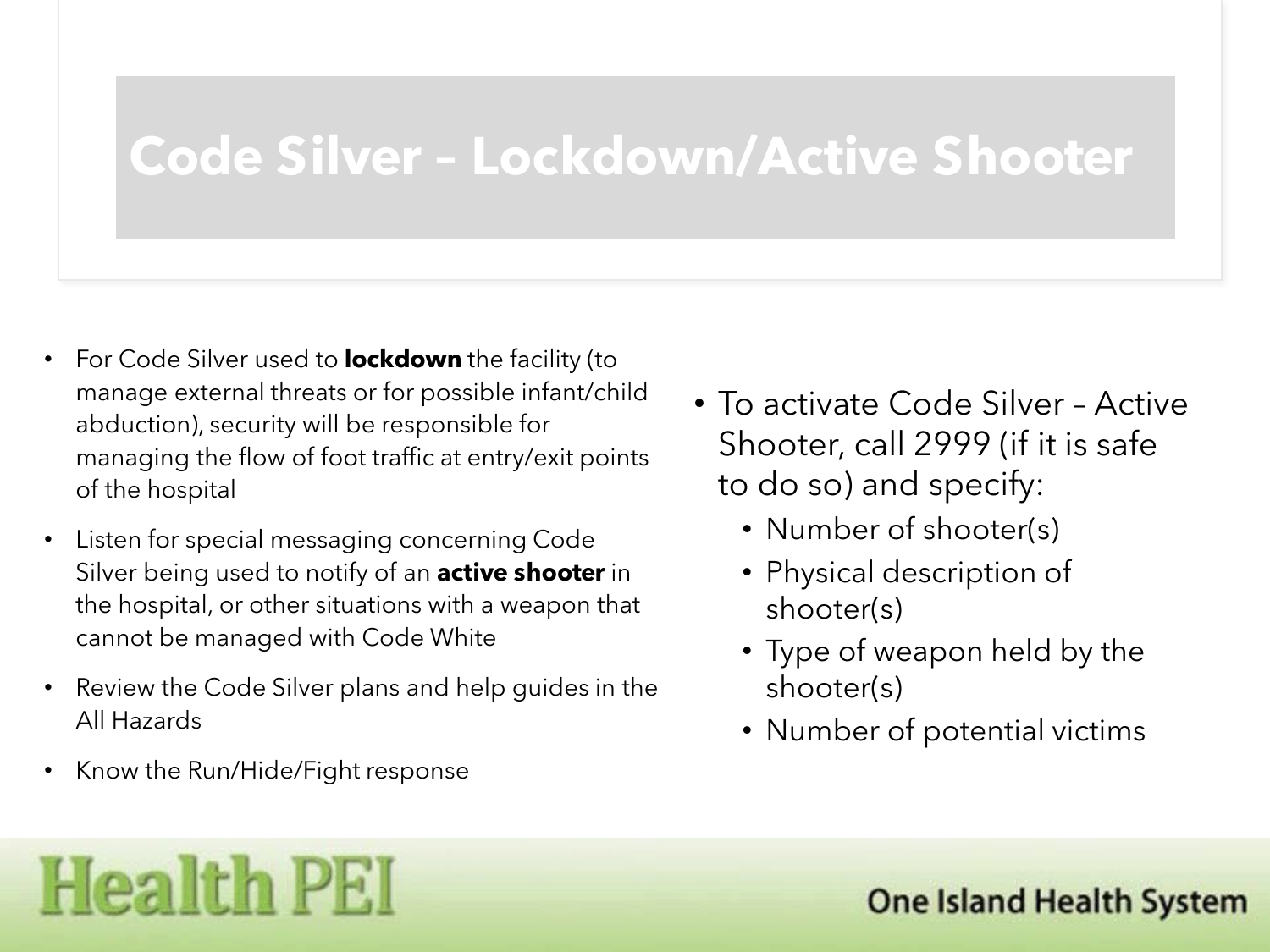

### **Code Brown – Hazardous Materials Incident**

- Used to respond to and recover from any hazardous materials spill within the hospital by protecting life, stabilizing the incident, and protecting property and the environment
- The three types of hazardous materials spills that may occur at the QEH are:
	- Biological
	- Chemical
	- Radioactive materials

## **Health PEI**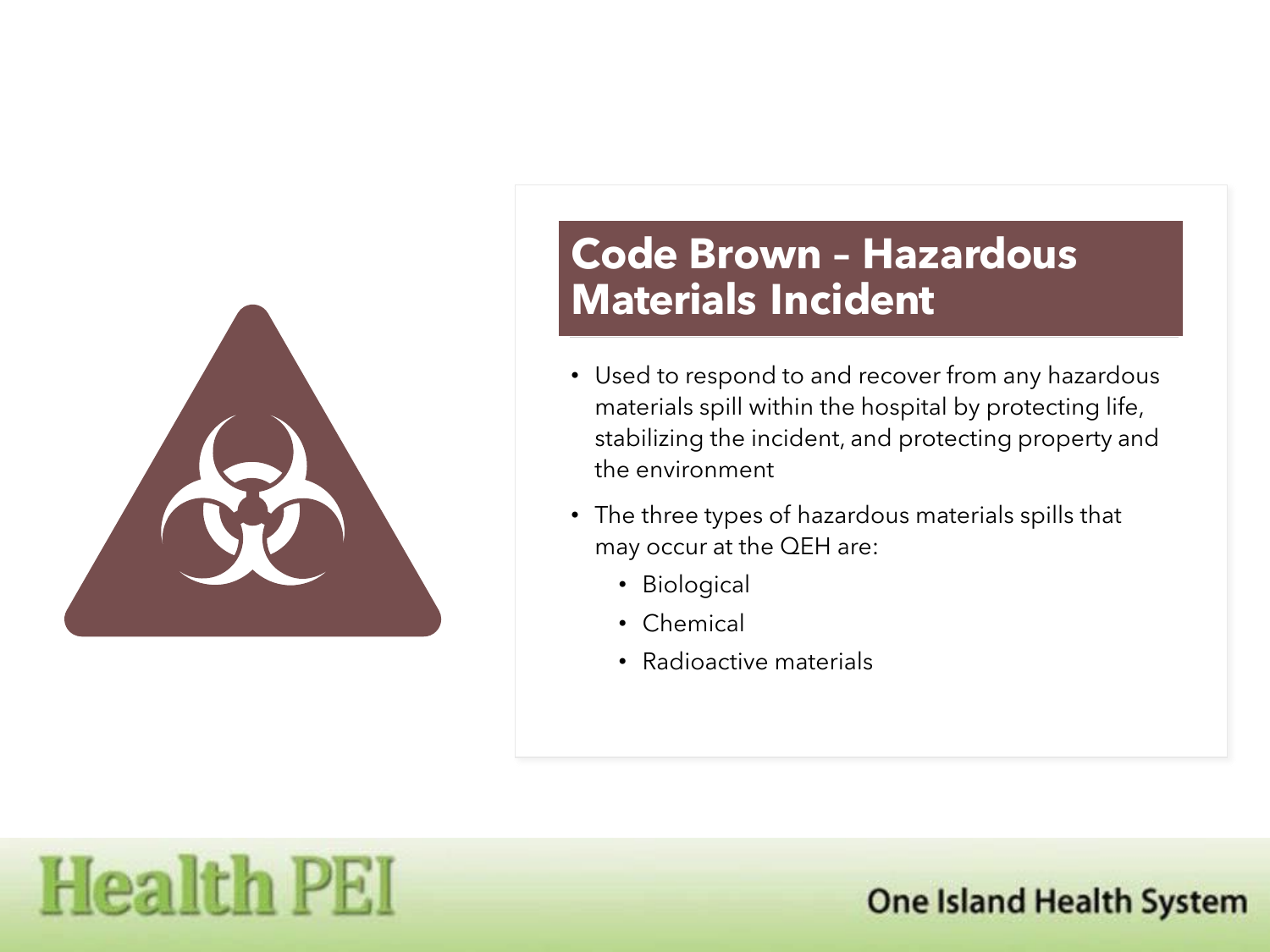## **Code Grey**

#### **Shelter in Place**

- Used to initiate a response to an external emergency involving airborne environmental contamination by stopping external air from entering the hospital
- The hospital's ventilation system will be shut down and access to the hospital is limited by

restriction admission to the facility.<br>

#### **System Failure**

- Responds to any unplanned failure or loss of an infrastructure system resulting in a significant operational or safety impact (actual or potential) to one or more areas of the hospital/facility
- Ex. Power failure, water supply interruption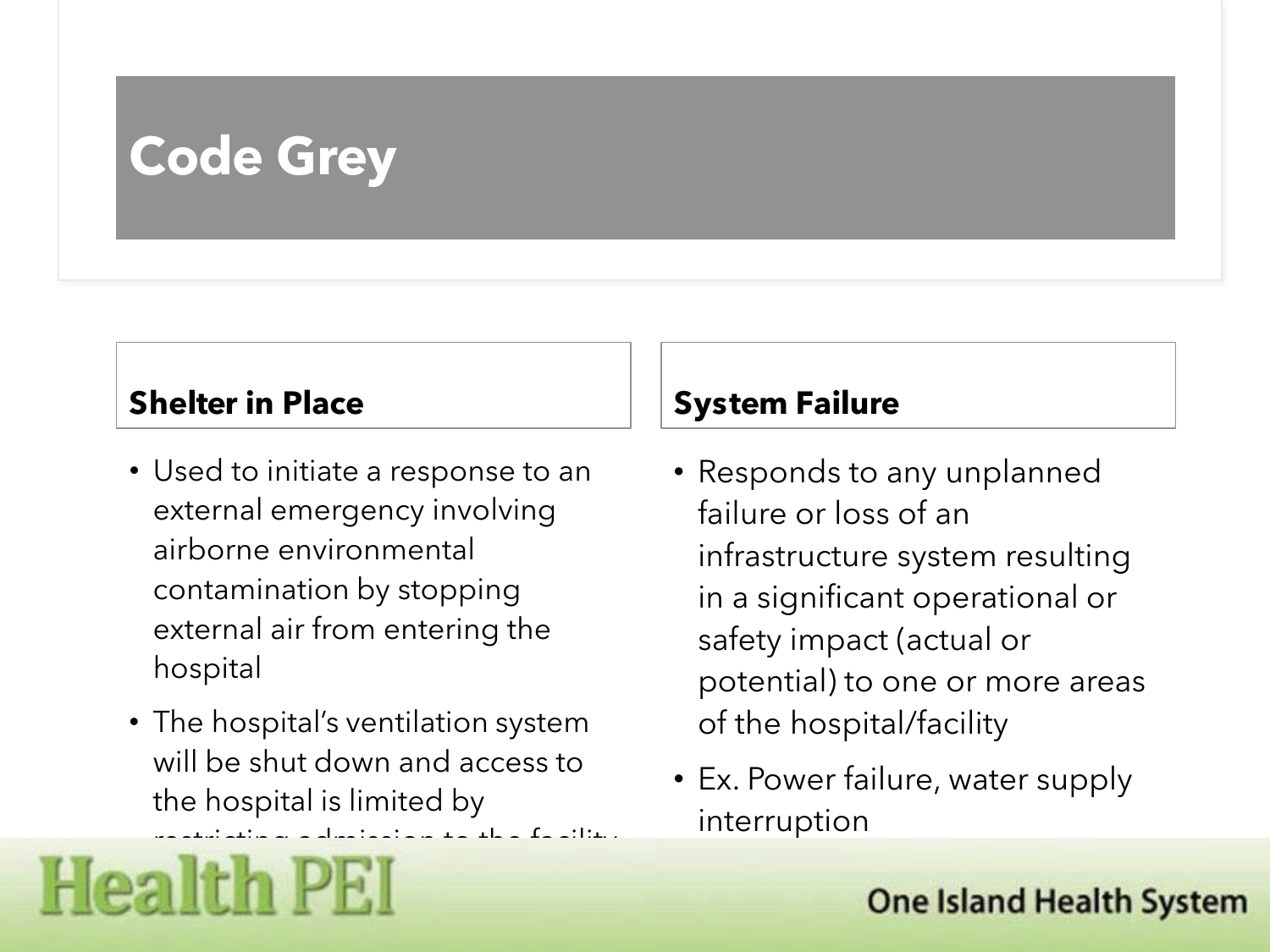## Code Orange – External Disaster



- Initiated when the hospital receives notification that an event/incident within the community has occurred and the expected number of casualties will overwhelm the available resources of the hospital with a sudden surge in volume of trauma or medical patients
- These events are generally known as a **Mass Casualty Incident** (MCI)
- Can be a full or partial response

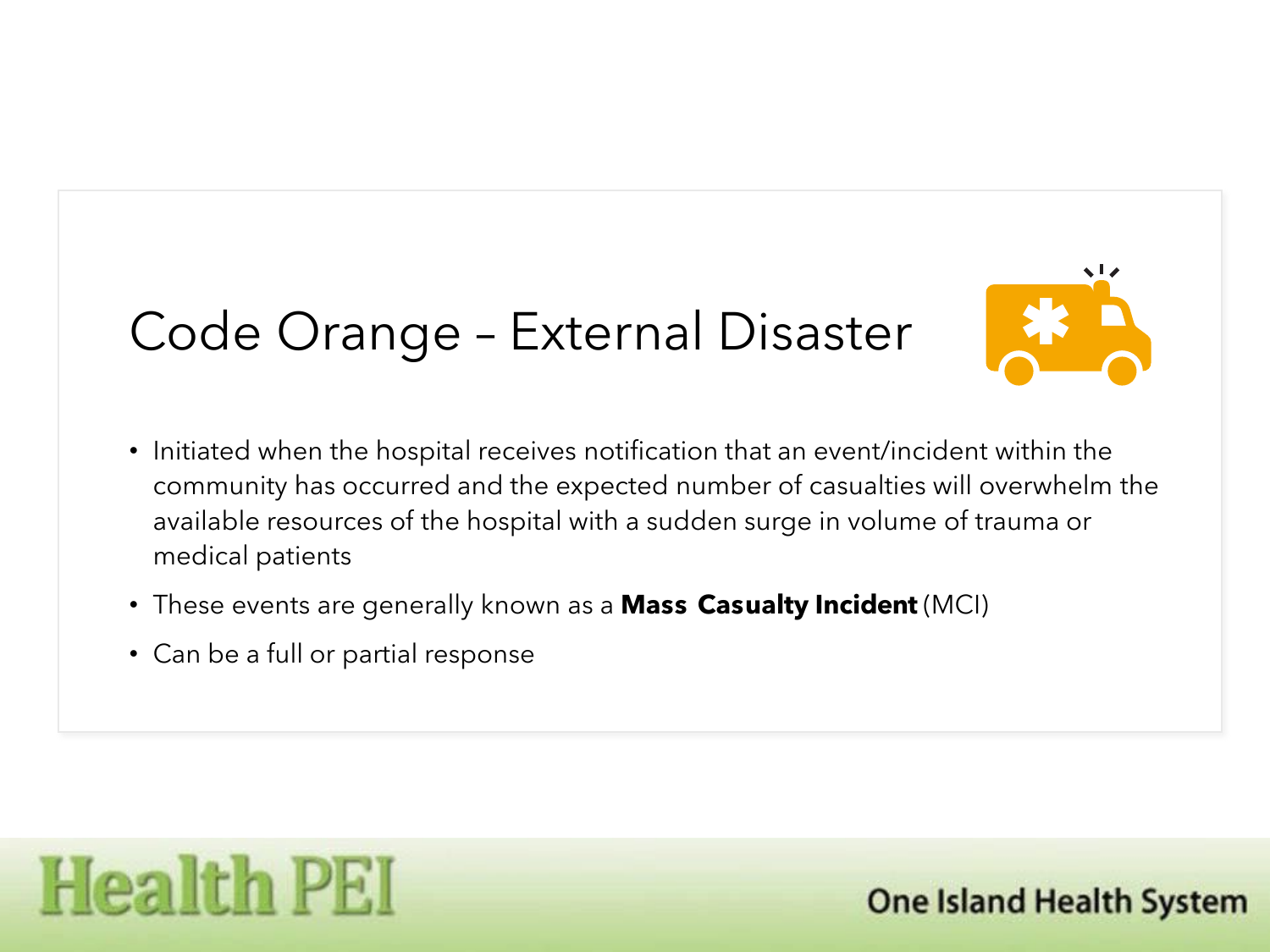## Media Control

- Local media
	- Direct **all** inquiries from the media to the Communications Officer
	- Call Telecommunications (2111) and ask to page the communications officer
- Social media

**Health PEI** 

- **Staff are discouraged from using social media** to communicate any emergency code activation
- The Communications Officer will use social media as appropriate